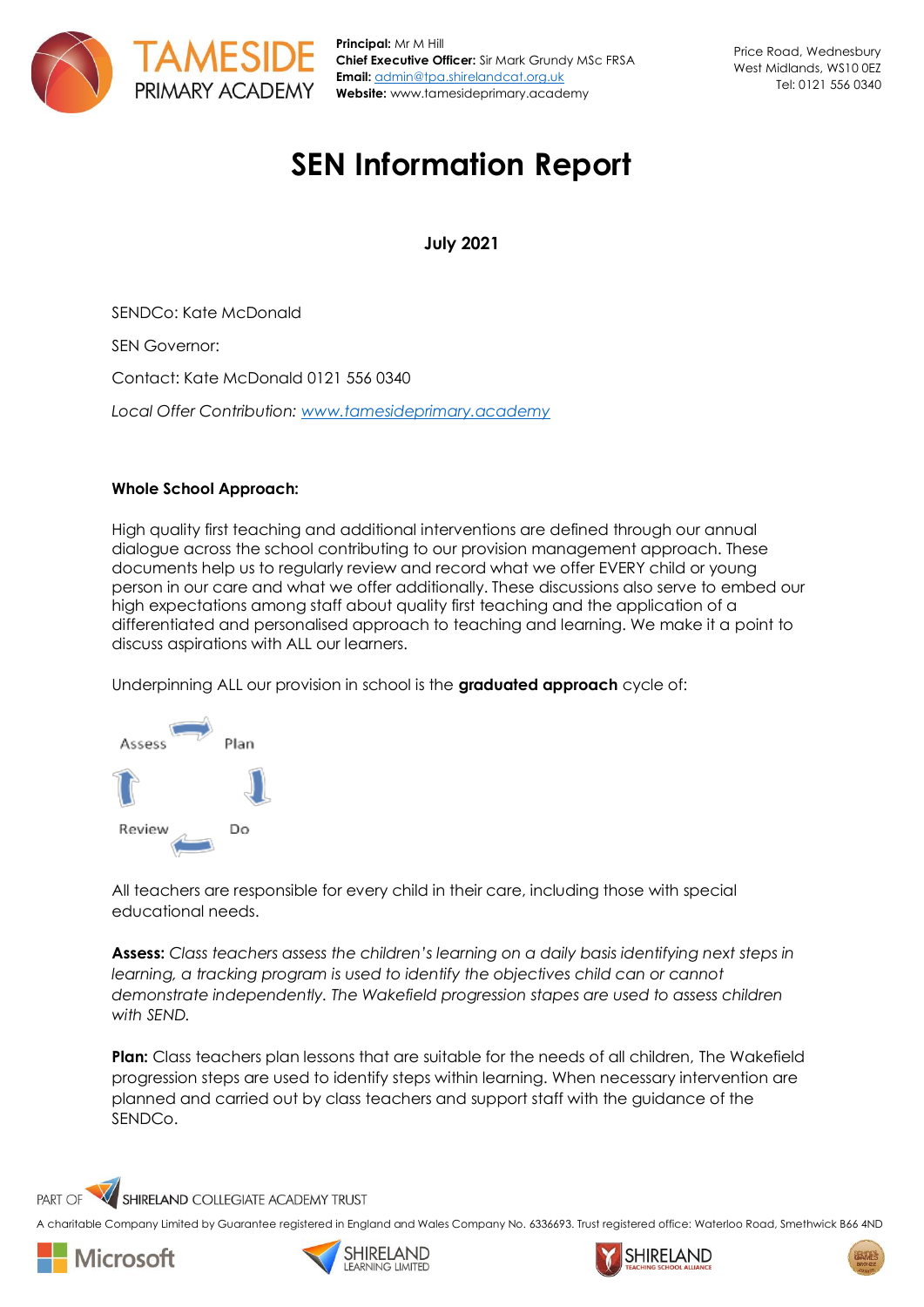

**Do:** quality first teach is demonstrated on a daily basis to enable all children to make progress. Learning surgeries are used on a daily basis to ensure no children fall behind in their learning. The curriculum is personalised and interventions are carried out when necessary.

**Review:** Pupil progress meetings are carried out on a termly basis and the progress of all children is discussed. Having consulted with children, young people and their parents, all our additional provision (internal or external) is based on an agreed outcomes approach.

## **SEN Needs:**

Children and young people's SEN are generally thought of in the following four broad areas of need and support:

1. Communication and interaction

At Tameside Primary Academy, we offer the following provision to support the children with communication and interactions needs:

- Daily speech and language from trained Speech and Language LSPs and HLTA to deliver targets
- Talk Boost
- Neli
- Nurture
- Communication in print 3
- Wellcomm interventions
- Wave 3 intervention from SALT.

## 2. Cognition and learning

At Tameside Primary Academy, we offer the following provision to support the children with cognition and learning needs:

- Quality wave one teaching<br>• Precision teaching
- Precision teaching
- Phonics support
- Sound linkage
- Lexia
- Alphabet Arc
- IDL- Maths and Literacy
- Stareway to Spellings

3. Social, emotional and mental health

At Tameside Primary Academy, we offer the following provision to support the children with social, emotional and mental needs:

- Nurture
- Values
- Forest mentoring
- Creative Therapy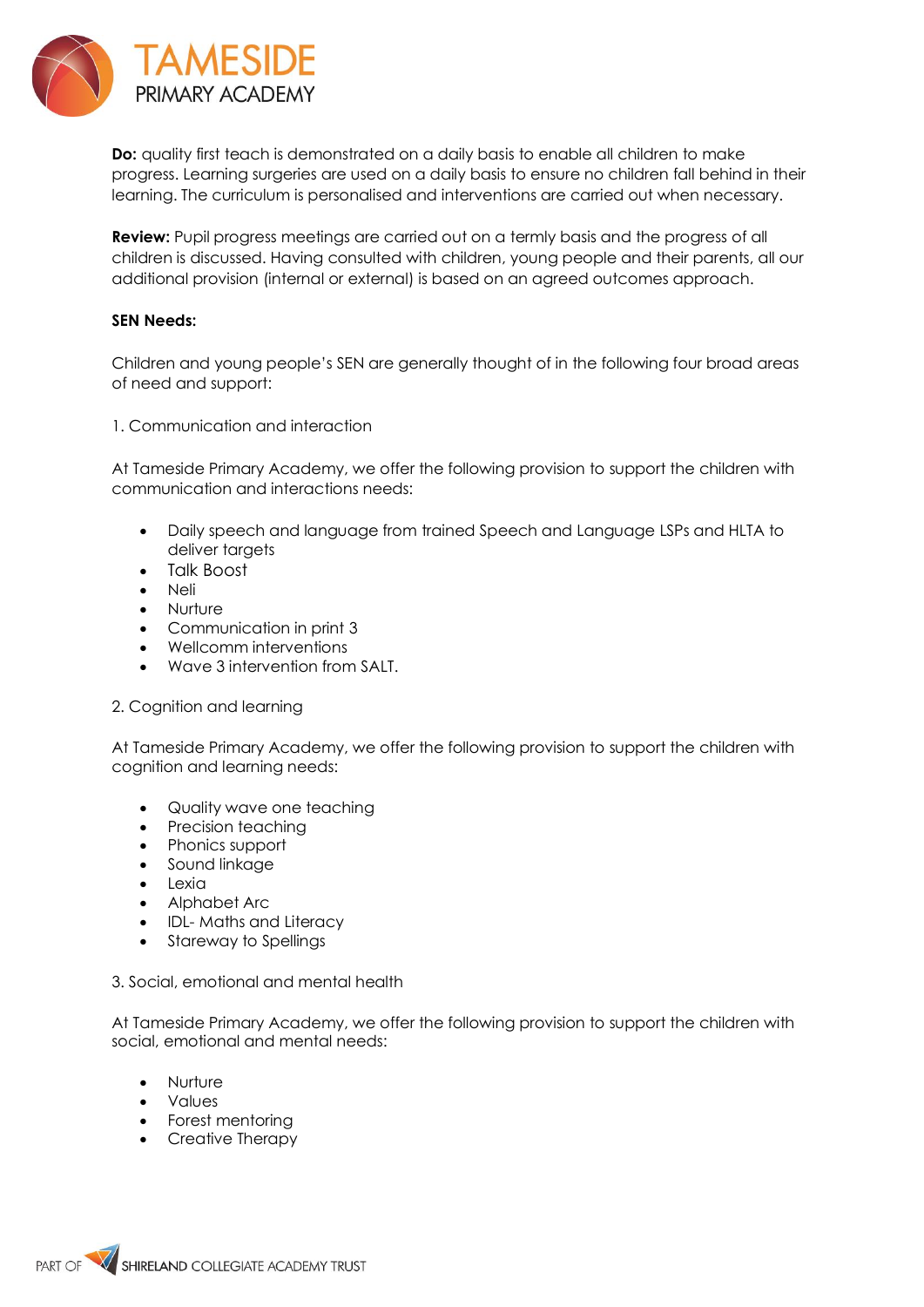

• Lego Therapy

# 4. Sensory and/or physical needs

At Tameside Primary Academy, we offer the following provision to support the children with sensory and physical needs:

- Sensory support from OT guidance
- Dance club
- Physical support from physiotherapist
- After school clubs

(**Reference:** SEN Policy https://www.tamesideprimary.academy/theacademy/school-policies*/*)

As of July 2020, we have 92 children or young people receiving some form of SEN Support. We have internal processes for monitoring quality of provision and assessment of need*.* These include:

- Learning walks, lesson observations and book looks
- Improvements in reading / spelling ages / SENT/SENT+ (Sandwell Early Numeracy Test)
- Performance in published data such as SATs, phonics screening and Early learning goals
- Information provided at annual/termly reviews
- Half-termly IEP reviews
- Progress measured by entry and exit data provided at pupil progress meetings

## **SEN Provision**

*Our approach to identification and assessment of special educational needs is set out in our SEN Policy (Trust policies- primary) We have set out below summary information on the school's approach to SEN which covers the following areas:* 

- Teaching pupils with SEND
- Adapting the curriculum and learning environment for pupils with SEN
- How additional support, equipment and facilities are made available for pupils with SEN
- Assessing and reviewing the progress of pupils with SEND
- Promoting inclusion between all pupils regardless of whether they have SEND
- Supporting the social, emotional and mental development of SEND pupils (including additional pastoral support arrangements)
- Evaluating the effectiveness of our SEND provision

*Where the school needs additional support or expertise to meet the needs of a pupil with SEND, it may be necessary to call upon support from external agencies (e.g. Educational Psychologists, Speech & Language Therapists, other Local Authority services, Occupational Therapists etc). Our approach in such situations is [set out approach and need to involve parents in decision making].*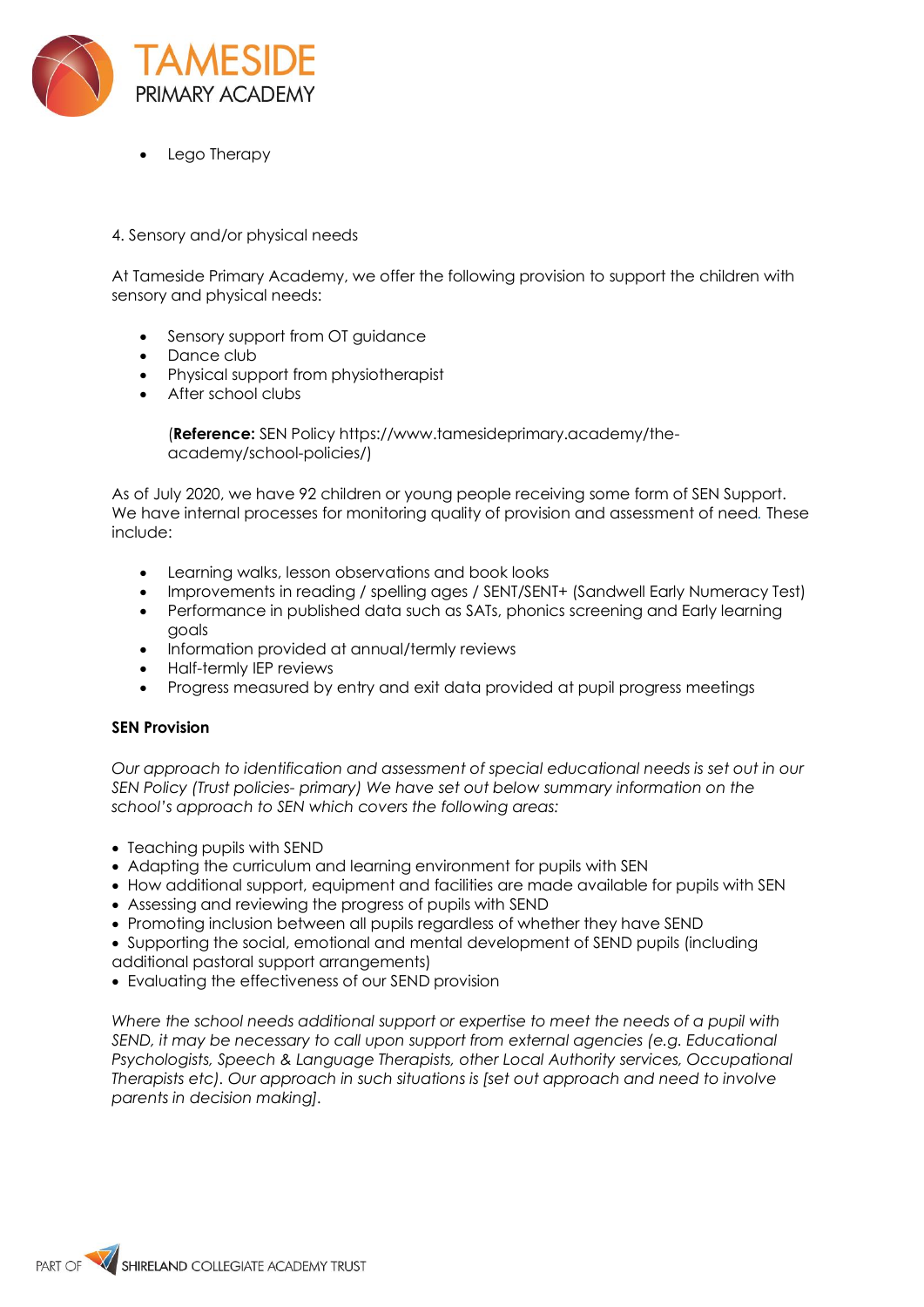

# **Consulting with children, young people and their parents**

Involving parents and learners in the dialogue is central to our approach and we do this through:

| Action/Event              | Who's involved              | Frequency   |
|---------------------------|-----------------------------|-------------|
| Half termly provision map | Class teachers, SENDCo      | Half termly |
| targets                   |                             |             |
| Parents evening           | Class teachers, parents and | Termly      |
|                           | child                       |             |
| Annual reports            | Class teachers and parents  | Yearly      |

There are external support services available for parents of children with SEN. The contact details for these services are set out below:

SENDIAS: 0121 552 0047 Inclusion Support: 0121 569 2777 Speech and Language Therapies etc: 0121 612 2010

## **Staff contacts and development**

The SEN provision within our school is co-ordinated by the SENDCo. Our SENDCo is Kate McDonald who can be contacted at the school by phone 0121 556 0340. The designated safeguarding lead is Inderpal Dhesi and the Deputy Safeguarding Lead is Mitchell Hill who can be contacted on 0121 556 0340.

We are committed to developing the ongoing expertise of our staff. We have current expertise in our school:

| Initials of staff                      | Area of Expertise     |
|----------------------------------------|-----------------------|
| KM, LM, JM, MH, SH, SH, SC, TG, CB, AB | Level 2 Mental Health |
| JM                                     | Speech and Language   |

This year, we have put in additional training into ensuring all children can access the curriculum, using Wakefield progression steps and Sandwell Skills Ladder.

#### **Deployment of Resources**

Considerable thought, planning and preparation goes into utilising our support staff to ensure children achieve the best outcomes, gain independence and are prepared for adulthood from the earliest possible age.

Support staff have been deployed on a needs basis supporting children with specific needs and delivered intervention when necessary.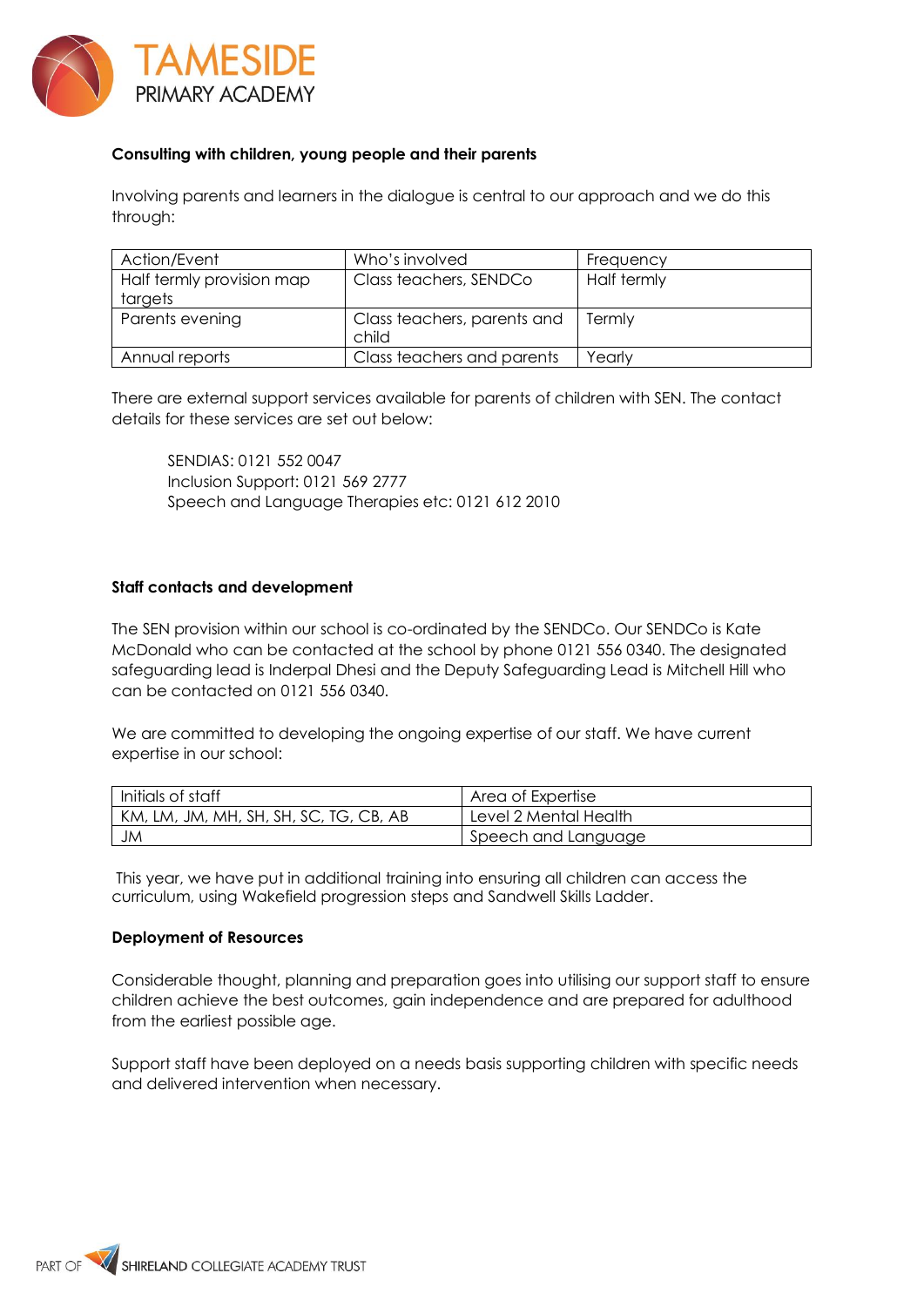

Children with SEN or disabilities may, from time to time, require access to different equipment or facilities. We will aim to support these needs following an evidence based approach utilising internal and external resources.

## **School Partnerships and Transitions**

The School works with a number of external partners including: [set out brief details including as a minimum health contacts, social care contacts, LA support services and voluntary organisations]. Extending our school approach, we commission using an outcomes-based approach. This enables us to hold our partners and ourselves to account.

We believe this has benefited our children/young people and their families in the following ways:

The School works closely with the local authority which retains a strategic role across its area to support SEN provision. Details of that support are set out in the Local Authority's Local Offer which can be found at:

http://www.sandwell.gov.uk/info/200295/schools\_and\_learning/3697/what\_is\_the\_local\_offer

Our academic assessment for children and young people with special educational needs is moderated through our cluster of schools and neighbouring partners.

This year, we worked with our feeder partners to welcome **1** child with special educational needs or disabilities, and we supported **14** number of children and young people transition to the next phase in education or employment.

*Our approach involved:* 

We supported parents to gain a place at a feeder school which would best suit their child. We closely monitor children and young people's destination data. We liaised with feeder school and had a meeting about each child. We arranged additional transition days for those children who required them.

## **Complaints**

Our complaints procedure is https://www.tamesideprimary.academy/the-academy/schoolpolicies/. Please note that appeals and complaints about decisions taken by the local authority should be made to that body. The school's complaints procedure cannot be accessed to resolve such complaints.

*This year we have 0 number of complaints.*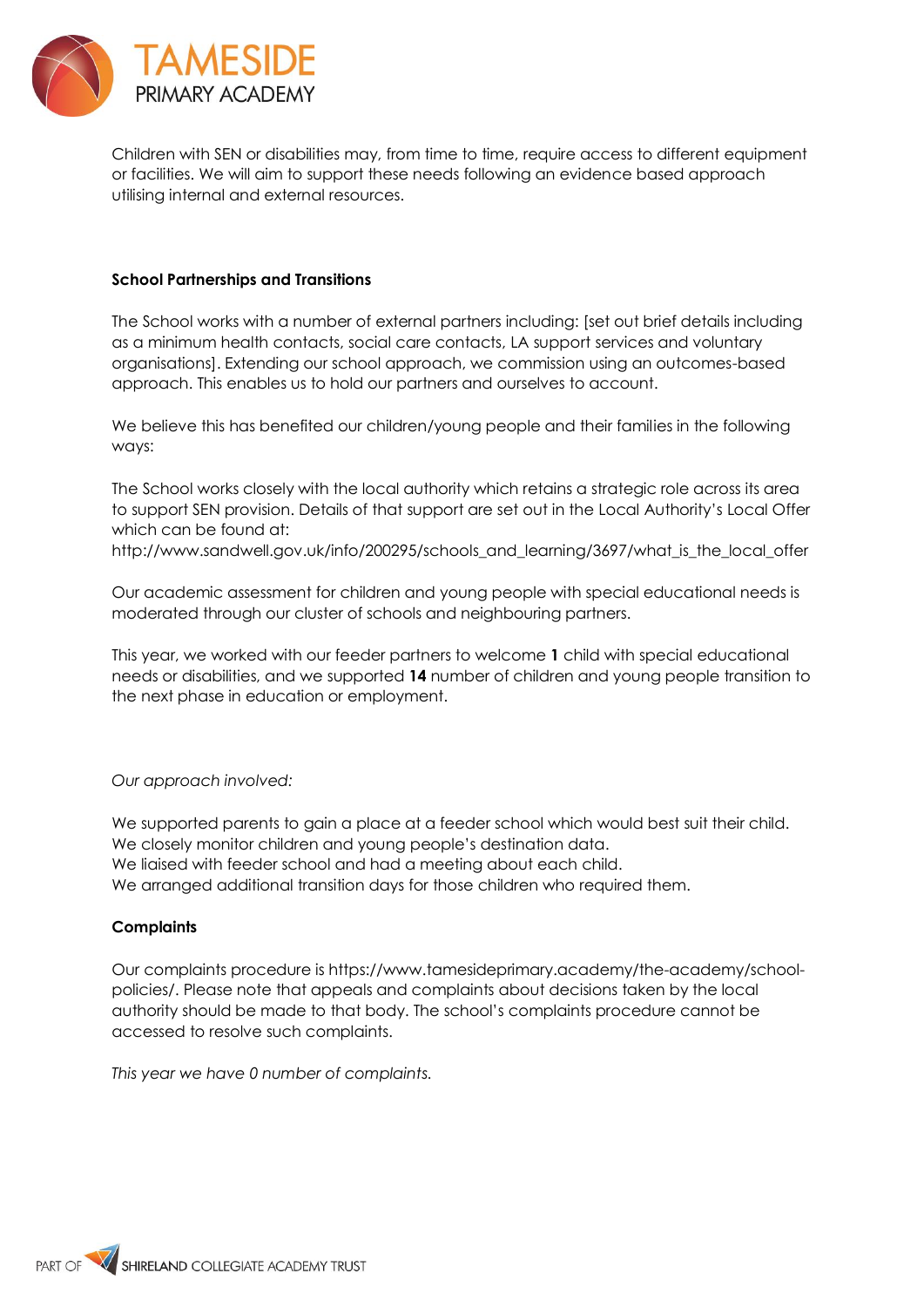

# **Challenges this year**

Reading fluency, we plan to improve this during this year by ensuring interventions are available, children have access texts high quality texts and children are heard read at home and at school.

### **Further development**

Our strategic plans for developing and enhancing SEN provision in our school next year include assessment software to track and analyse the progress of children with SEN

## **Relevant school policies underpinning this SEN Information Report include:**

- Teaching and learning
- Assessment
- Equality

### **Covid-19:**

During the Covid-19 pandemic, the legislation around provision for children with Education Health and Care plans has been temporarily changed meaning that current provision is likely to be different to that listed on the plan. Working with the Local Authority, Tameside Primary Academy continues to use 'reasonable endeavours' to meet the needs of our most vulnerable children, including those with EHC plans.

In accordance with latest guidance, brief risk assessments have been completed by the school SENDCo for all children with EHCPs (including those currently undergoing statutory assessment). Consideration is given as to whether or not a child's needs can continue to be met at home each week during a welfare visit by a member of send team. The vast majority of children with EHCPs are being well supported at home and provision is co-produced between home and school to include a variety of strategies to meet the individual needs, including:

- Signposting to free educational resources
- Regular updates on Class Dojos and social media (Facebook)
- Personailsed resources to meet the learning needs shared electronically and in person by a member of the send team
- Regular contact with teachers via Class Dojo and any concerns passed to the SENDCo
- Regular contact with the Sendco, members of the send team and one-to-one learning support
- Any EHCPs due for annual review will be completed remotely.

## **Legislation and Guidance taken into account when compiling this report include:**

- Children & Families Act 2014
- SEND Regulations 2014
- Equality Act 2010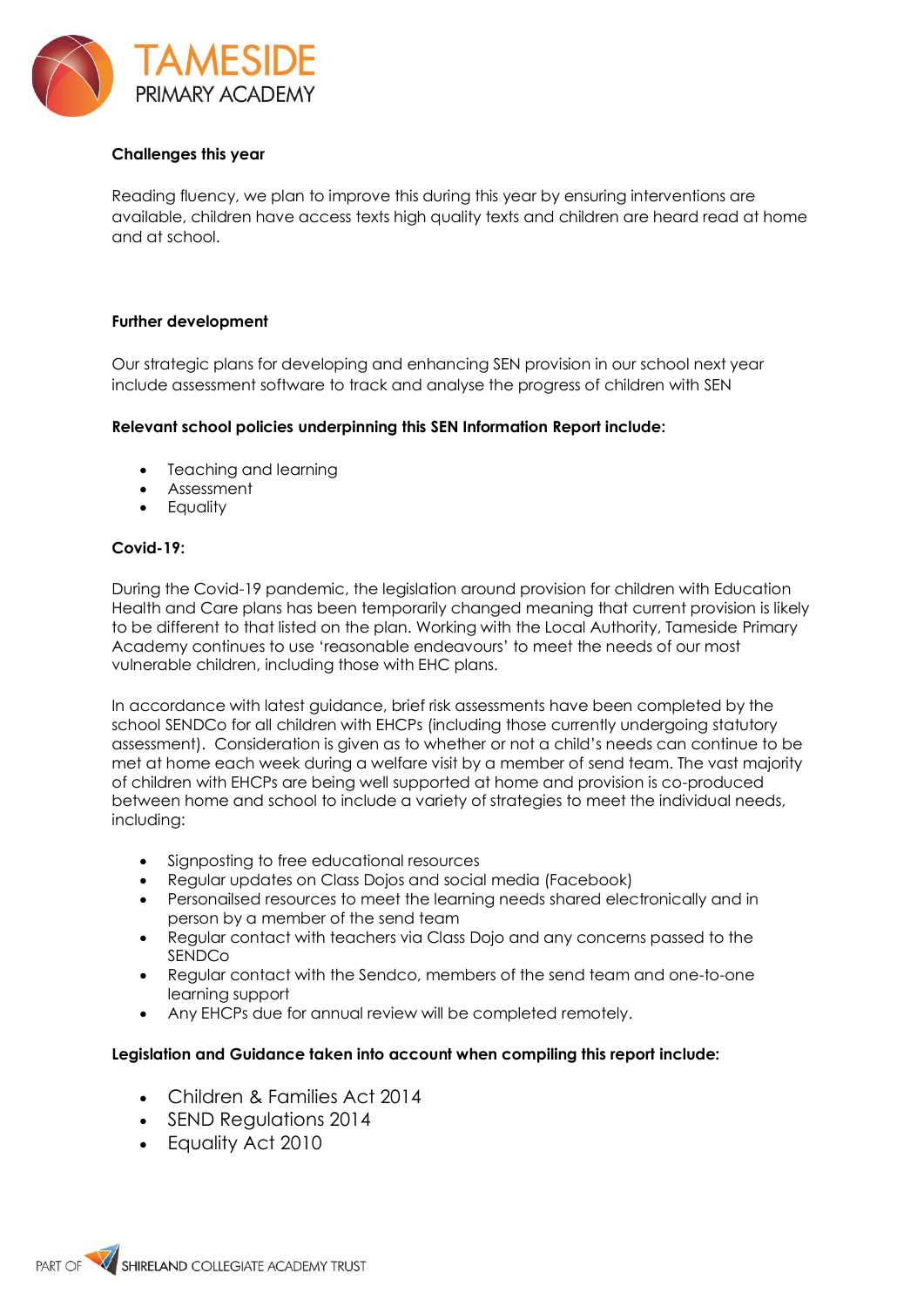

- Mental Capacity Act 2005
- SEND Code of Practice 2015

**Date presented to/approved by Governing Body: July 2022**

**Date of next review: July 2022**